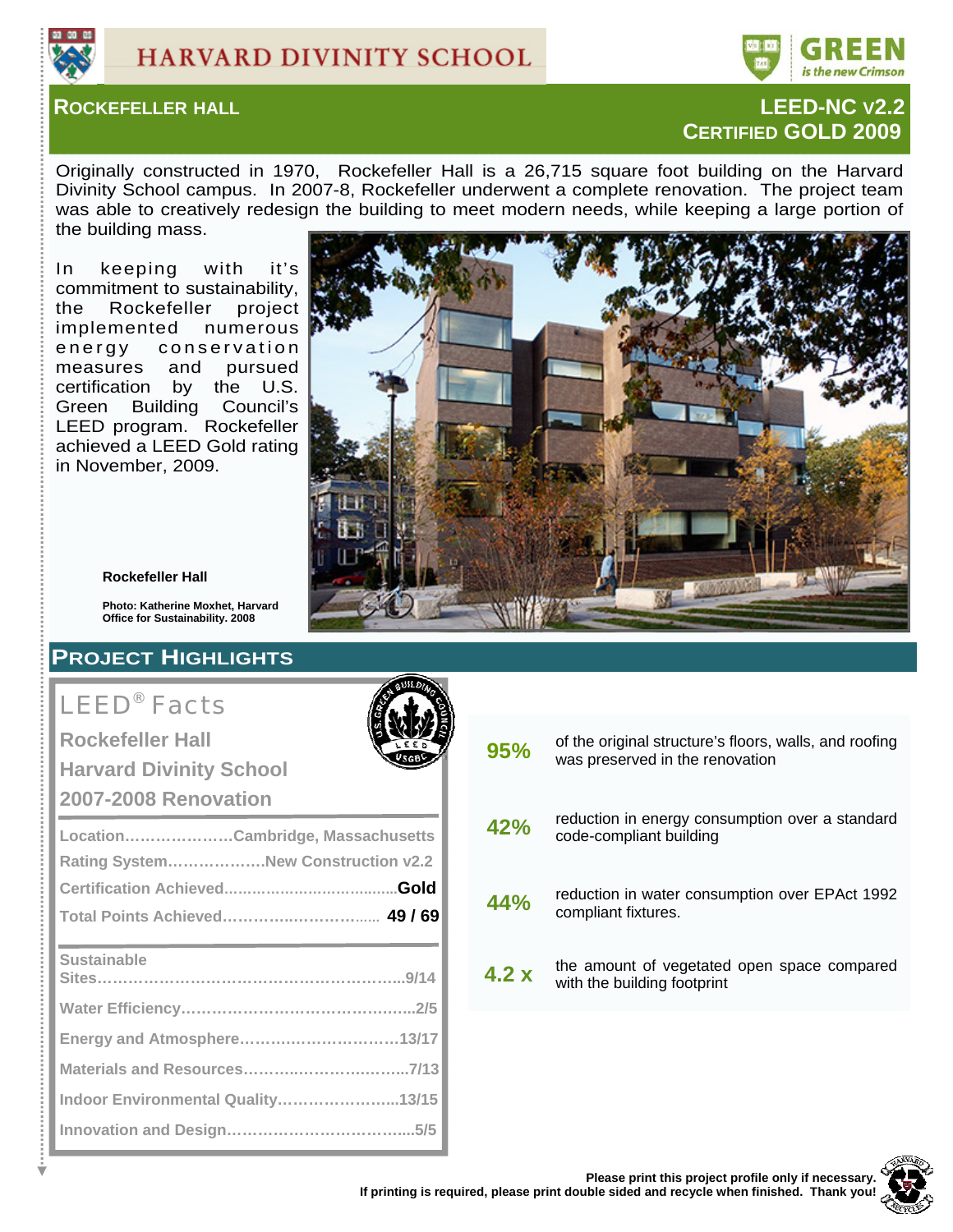## **ROCKEFELLER HALL**



## **PROJECT OVERVIEW**



**Rockefeller Hall on Harvard Map** 

The main goals of the Rockefeller renovation were to:

- $\blacktriangleright$  Make the building fully accessible
- $\triangleright$  Convert floors 2-4 from graduate dormitory to administrative use
- $\triangleright$  Reconfigure first-floor dining area along with kitchen and food service facilities upgrades
- $\triangleright$  Upgrade life safety and building energy systems
- $\blacktriangleright$  Improve the building envelope

Another major component was to create a new campus green.

Overall, the Rockefeller renovation aimed to improve comfort and health at the Divinity School while reducing costs and environmental impact.

| <b>PROJECT TEAM</b>                 |                                                                            |  |  |  |  |
|-------------------------------------|----------------------------------------------------------------------------|--|--|--|--|
| Owner                               | <b>Harvard Divinity School</b>                                             |  |  |  |  |
| <b>Project</b><br><b>Manager</b>    | Cecilia Wan, Harvard Real Estate Ser-<br>vices                             |  |  |  |  |
| <b>Architect</b>                    | <b>VSBA</b>                                                                |  |  |  |  |
| Contractor                          | Shawmut                                                                    |  |  |  |  |
| Landscape<br><b>Architect</b>       | Stimson                                                                    |  |  |  |  |
| <b>Civil Engineer</b>               | Green International, Inc.                                                  |  |  |  |  |
| <b>MEP Engineer</b>                 | SEI                                                                        |  |  |  |  |
| Commissioning<br><b>Authority</b>   | Facility Dynamics Engineering                                              |  |  |  |  |
| <b>Sustainability</b><br>Consultant | Harvard University, Office for Sustain-<br>ability Green Building Services |  |  |  |  |



**Rockefeller Hall Campus Green Rendering**  VSBA. 2007

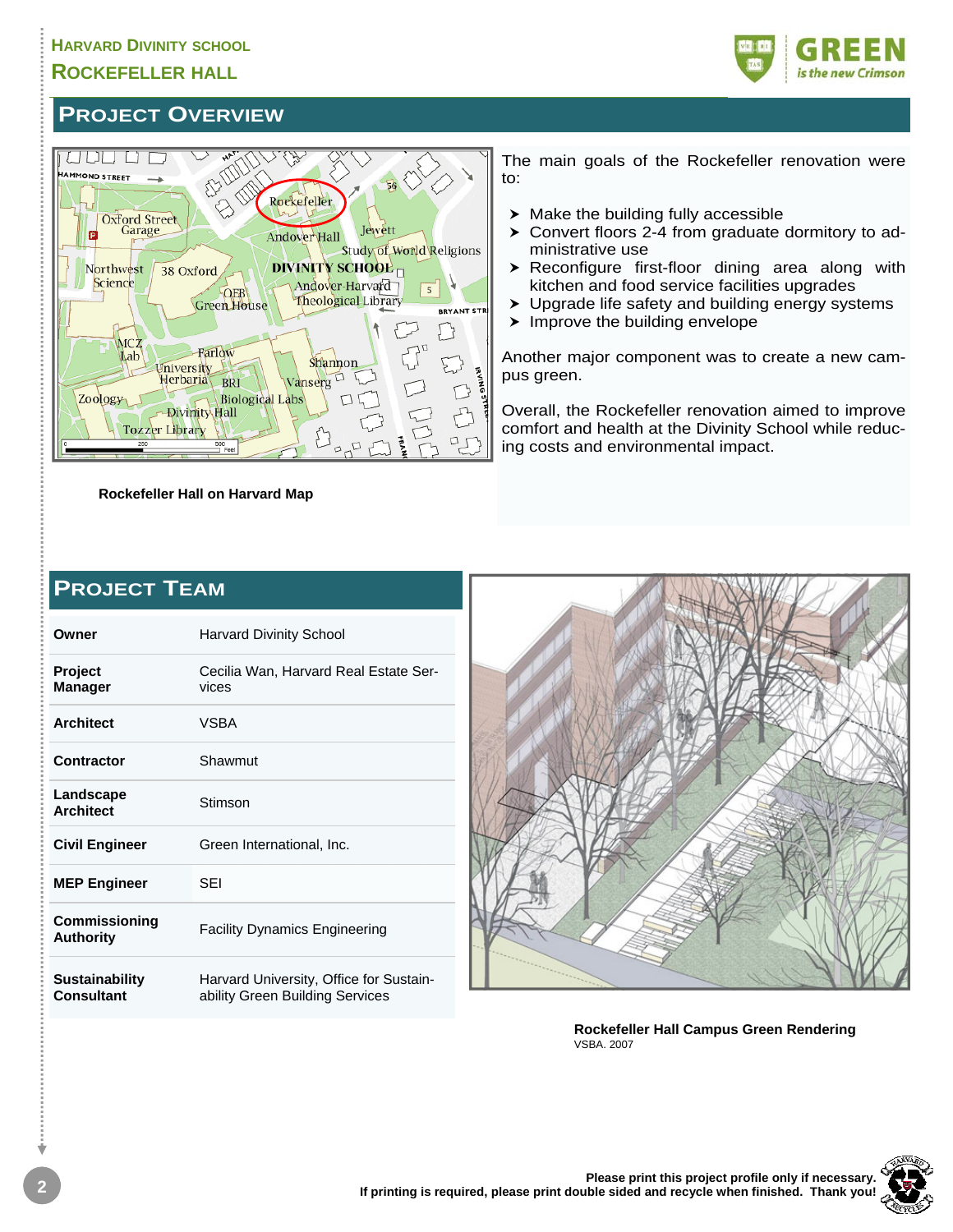## **ROCKEFELLER HALL**

## **SITE**



- ▶ Rockefeller Hall is located near Harvard Square in Cambridge, MA. This location allows easy access to multiple amenities and ample public transportation. A Harvard shuttle provides access to all parts of the Harvard campus, and the nearby subway and MBTA bus routes provide access across the Boston metro area.
- > To encourage alternatives to driving, all occupants of Rockefeller Hall have access to Harvard's comprehensive *CommuterChoice Program*, which provides incentives and discounts for all modes of alternative transportation as well as carpooling and fuel efficient vehicles.
- **▶ New Campus Green:** A large asphalt parking lot was removed, recycled and replaced with a green space, supporting recreation and community-building activities and helping to provide a campus identity.



**Rockefeller Hall**  Photo: Katherine Moxhet. Harvard Office for Sustainability. 2008

## **WATER EFFICIENCY**

All plumbing fixtures in Rockefeller Hall are low-flow models, resulting in a **reduction of domestic water consumption by 43.7% over standard EPAct 1992 fixtures.** This is the equivalent of saving over 167,000 gallons per year.

| Differences in the Flush & Flow Rates for EPAct 1992 Standard<br>Fixtures and the fixtures installed in Rockefeller Hall |                                                   |                                                       |  |  |  |  |
|--------------------------------------------------------------------------------------------------------------------------|---------------------------------------------------|-------------------------------------------------------|--|--|--|--|
| <b>Fixture Type</b>                                                                                                      | Rockefeller Hall<br><b>Flush &amp; Flow Rates</b> | <b>EPAct 1992 Stan-</b><br>dard Flush & Flow<br>Rates |  |  |  |  |
| Water Closet [GPF]                                                                                                       | Dual-Flush<br>$1.6 \text{ } 8 \text{ } 1.1$       | 1.6                                                   |  |  |  |  |
| Urinal [GPF]                                                                                                             | O                                                 | 1.0                                                   |  |  |  |  |
| Bathroom Sink [GPM]                                                                                                      | 0.5                                               | 2.5                                                   |  |  |  |  |
| Kitchen Sink [GPM]                                                                                                       | 1.5                                               | 2.5                                                   |  |  |  |  |
|                                                                                                                          |                                                   |                                                       |  |  |  |  |

GPF - Gallons Per Flush GPM - Gallons Per Minute

#### **FIXTURES IN ROCKEFELLER HALL**



**SLOAN Uppercut #WES-111**  Electronic Dual Flush (Full Flush 1.6 gpf and Reduced Flush 1.1 gpf)

**Photo: Sloan Valve Company**

**YUKON Waterless Urinal #2101**  (No-Flush 0 gpf)

**Photo: Waterless Company**



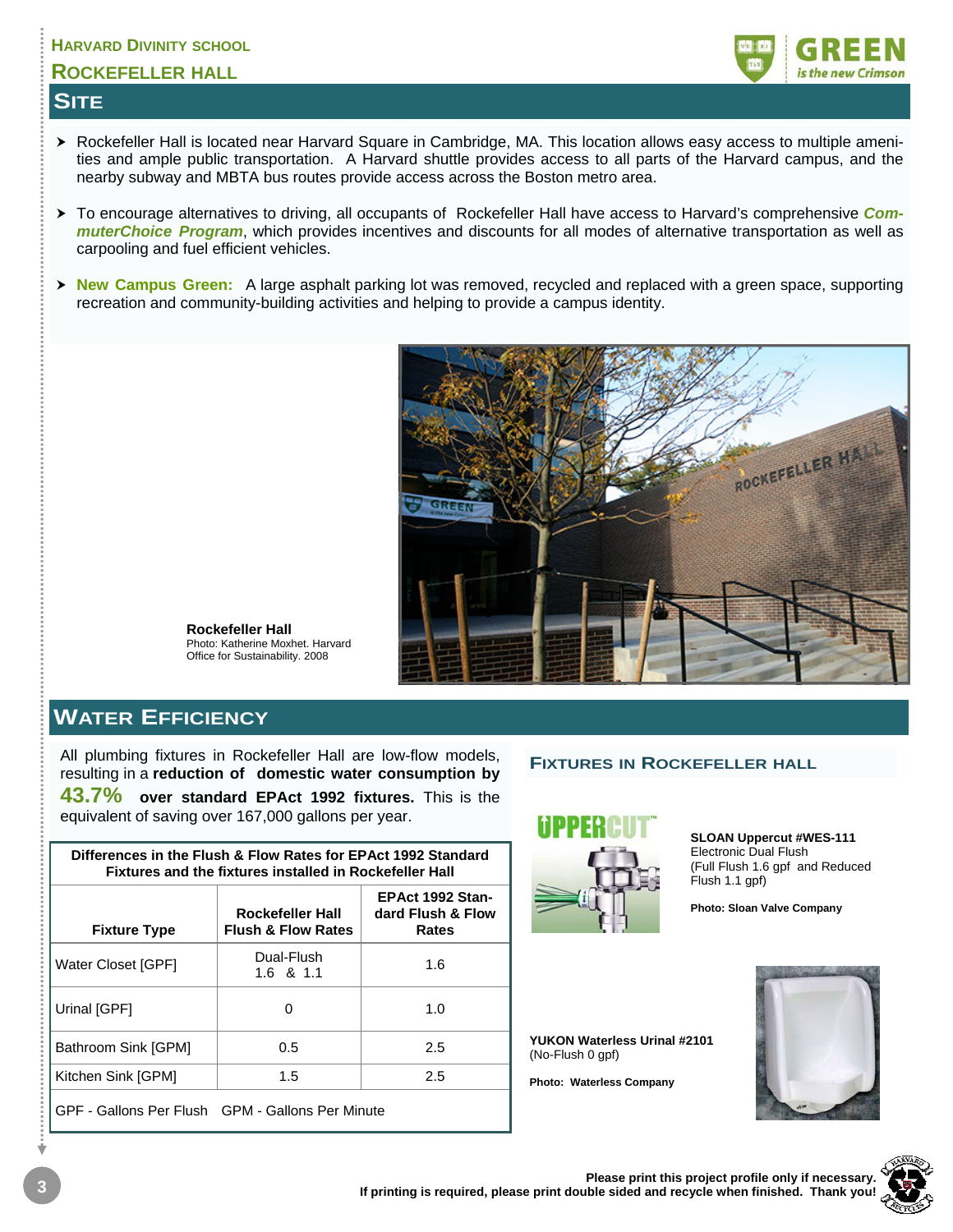#### **ROCKEFELLER HALL**

## **ENERGY EFFICIENCY**

The Rockefeller project utilized the Green Campus Loan Fund to implement numerous energy conservation measures to reduce operating costs and greenhouse gas emissions. The following measures alone have been estimated to save the Divinity School 32,192 kilowatt-hours of electricity, 185 ton-days of chilled water, and 293 million BTUs of steam, reducing carbon emissions by 48 metric tons each year. The payback from these measures is estimated at 7.8 years. An energy model was also produced for this project, estimating that the renovated Rockefeller Hall will use 42.2% less energy than a code-compliant building.

#### **MECHANICAL SYSTEMS**

- $\triangleright$  **Variable Frequency Drives (VFDs):** Drives on the chilled water and hot water pumps and fans slow down when demand is low, and different zones can be separately operated. For example, the upper office floor can be isolated while the first floor public space is energized for an extended schedule of use.
- **> Pressure Control Chilled Water:** Pressure Independent Characterized Control Valves (PICC) were installed to send the right amount of chilled water through each cooling coil, maximizing efficiency and improving dehumidification.
- **h Occupancy Sensors:** Occupancy sensors in the offices, meeting rooms, and kitchenette are tied to the building's control system, allowing temperature setting to be set back whenever those spaces are unoccupied.
- > **Energy Recovery Wheel:** An enthalpy wheel installed on the central ventilation air handling unit recovers heat, cool air, and humidity, so less energy is required to condition fresh outdoor air.
- > Fan Coil Unit Fan Cycling: The fans that distribute heating and cooling within each room cycle on and off as the space temperature set point is satisfied.
- > Melink System: A Melink system was installed on the kitchen exhaust fan, varying the speed according to exhaust hood requirements.
- h **Gearless, Regenerative Elevator:** The Otis Gen 2 elevator is a machineroom-less system that generates electricity when slowing the cab, claiming to be up to 75% more energy-efficient than conventional elevators.
- h **Commissioning:** The mechanical and electrical systems were fully commissioned by a third-party Commissioning Authority, which ensured that all energyrelated systems were installed as designed, and operating efficiently prior to occupancy.

**Efficient Hand Dryer**  Photo: Harvard Office for Sustainability. 2007



#### **LIGHTING**

- $\triangleright$  **Lighting Optimization:** Lighting power density was reduced by 20% compared to ASHRAE 90.1 code requirements, by installing highly efficient linear fluorescent and compact fluorescent lights.
- > Lighting Controls: Occupancy sensors were installed to control lighting fixtures in all occupied spaces.

#### **ENVELOPE**

- **h Improved Building Envelope:** Insulation of walls and roofs were increased as was the performance of windows when compared with ASHRAE 90.1 code requirements.
- > Heat Island Effect: A Firestone UltraPly TPO 96 white roof with a high solar reflective index was incorporated into the building envelope to reduce cooling costs and also to minimize impact on the local microclimate.

#### **RENEWABLE ENERGY**

**h Renewable Energy:** The Harvard Divinity School purchases Renewable Energy Credits (RECs) to cover their entire campus's electricity consumption, including that of Rockefeller Hall.



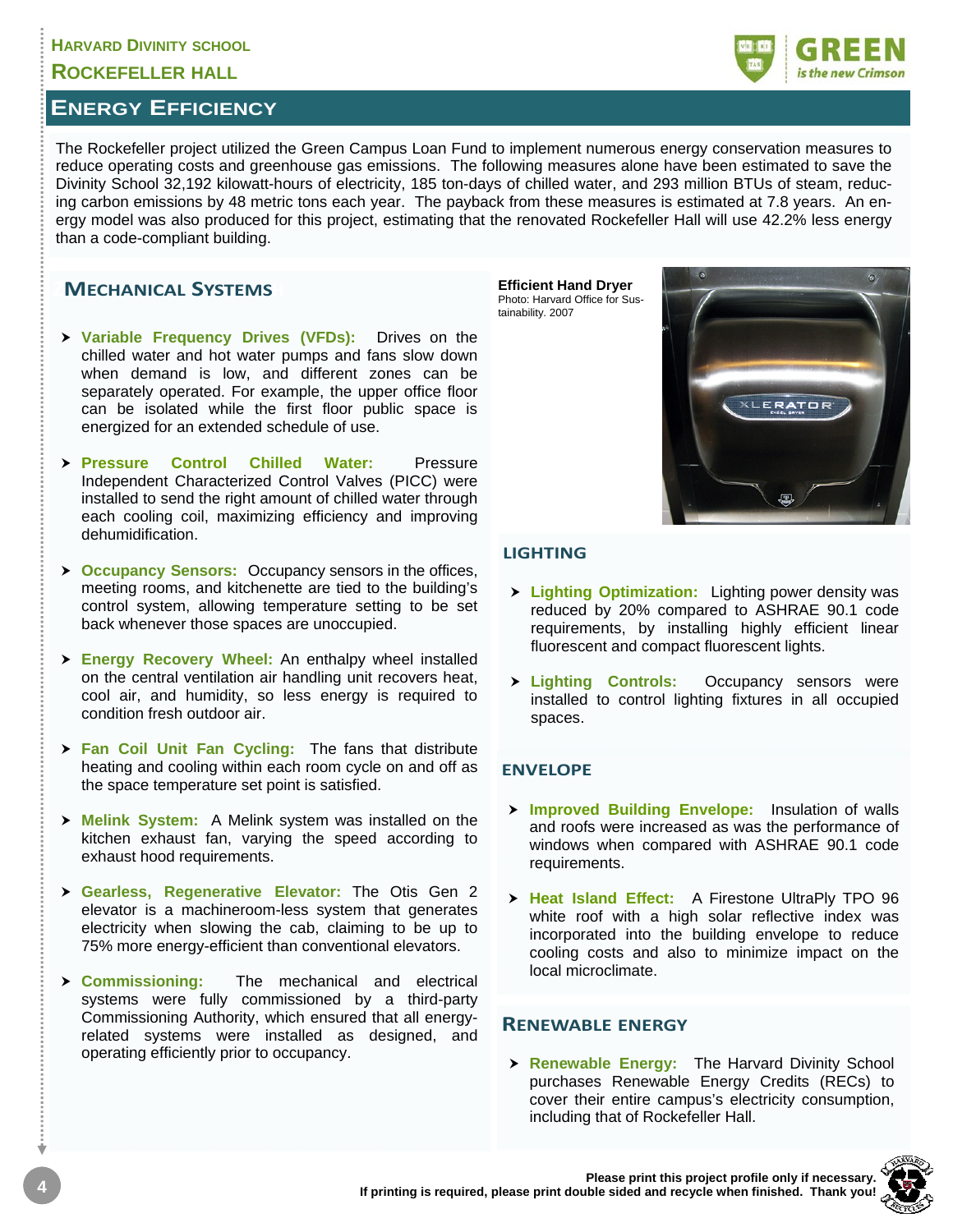## **HARVARD DIVINITY SCHOOL ROCKEFELLER HALL**

## **MATERIALS AND WASTE**

- **▶ Building Reuse:** By renovating an existing building, the Divinity School avoided the significant quantities of materials and energy consumption necessary to construct a new building. Over 95% of the existing walls, floors and roof were retained.
- **Recycling Waste:** 418 tons of waste removed from the building during construction was diverted from the landfill, and mostly reused or recycled. This included asphalt from the parking lot, brick, metals and old furniture.

Selecting environmentally preferable materials and minimizing the amount of construction waste sent to landfill was important to the project. When selecting materials, preference was given to locally manufactured, low-emitting materials with recycled content.

- **Executed Content Materials: 18.6%** of the total material value consists of post-consumer and/or pre-consumer recycled content materials.
- **Extracted & Manufactured Materials: 42.5%** of the total material value consists of materials **Regionally** Extracted & Manufactured Materials manufactured within 500 miles of the project site.

#### **ENVIRONMENTALLY PREFERABLE MATERIALS IN ROCKEFELLER HALL**

- **hacoustical Ceiling Tiles (Armstrong) Recycled Content: 68% pre-consumer.**
- > Arreis MDF (Sierra Pine): Recycled Content: **100%** pre-consumer,
- **Example 3 Are Exercise Content Insulation (Roxul): Recycled Content: 40% pre-consumer**
- **> Carpet Tile (Lees) Recycled Content: 35% pre-consumer.**
- **h** Metal Framing Stud Dietrich) Recycled Content: **17%** post-consumer, 37% pre-consumer. Regional: 355 Miles (Sparrow Point, MD)
- **h** Metal Framing Stud Drywall (USG): 95% post-consumer, 4% pre-consumer, Regional: 248 Miles